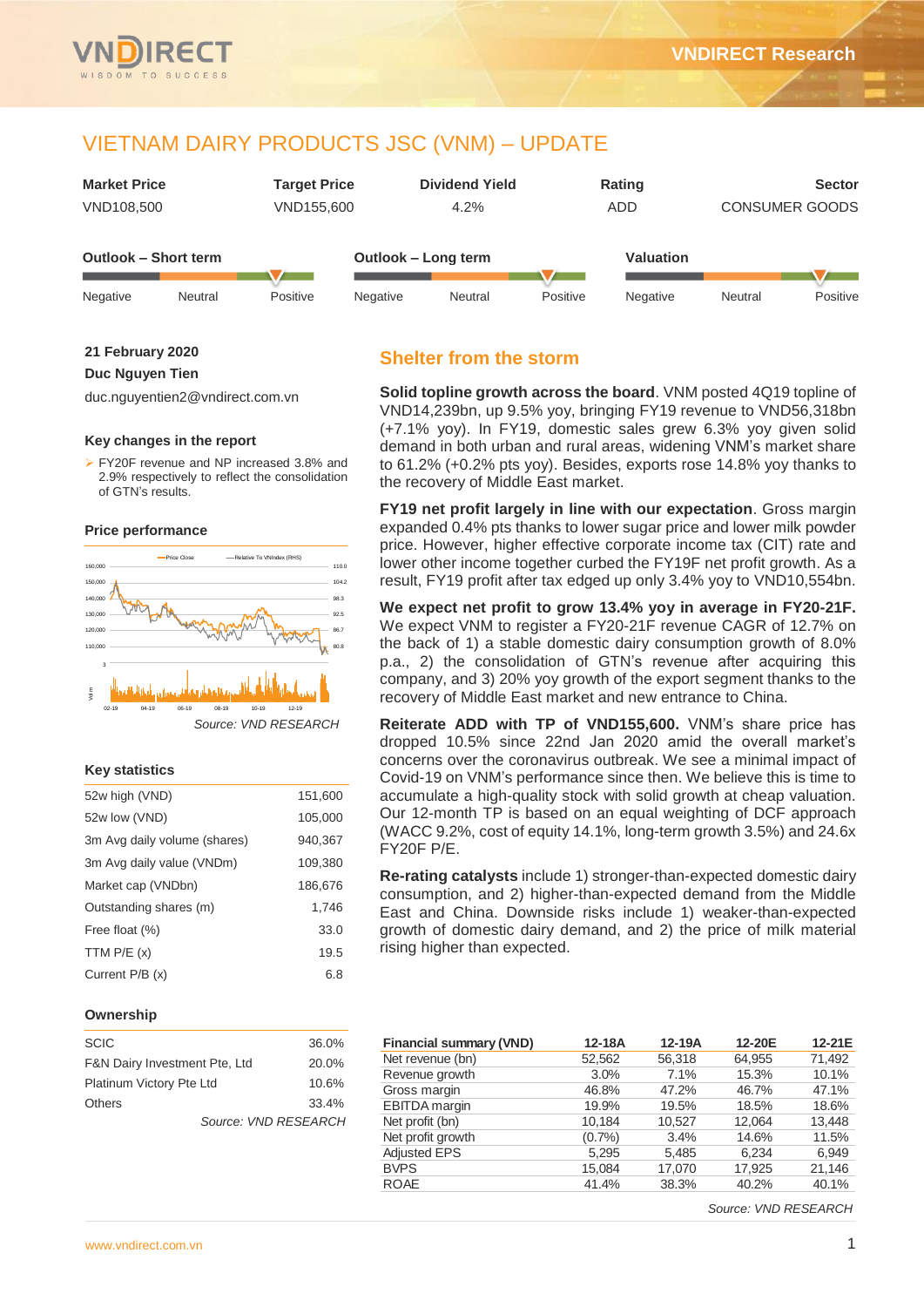

### **2019 Recap: Higher tax rates obscure solid revenue growth recovery**

**Domestic sales recorded positive growth as demand recovered.** Vietnam's dairy product consumption recovered strongly, rising 7.0% yoy in four biggest cities and 15.5% yoy in rural areas, according to Kantar World Panel. We believe the recovery was in place after domestic dairy producers strived to provide more innovative products and conducted more effective marketing strategy. VNM, as the market leader, launched 19 products (+26% yoy), the most remarkable ones were Organic Gold, a brand for organic infant formula and drinking milk, and the premium Yoko Gold infant formula, with all materials imported from Japan. As a result, domestic revenue in FY19 increased 6.3% yoy (versus 2.7% yoy in FY18) to VND47,555bn (accounting for 84.4% of total revenue).

**Exports accelerated as traditional markets recovered.** With the recovery of the Middle East market, VNM's exports bounced back 14.8% yoy in FY19, rising to VND5,175bn after a weak growth of 2.3% yoy in FY18. Export turnover contributed 9.2% to FY19 net revenue. It's notable that the checking process for China-bound official export permit is underway due to the large size of VNM's factories and milk farm system. We expect the permit to be available in 1H20F and China market will start contributing to VNM's export revenue from 2H20F.

**Overseas revenue increased slightly, with mix performance of subsidiaries**. Revenue of Angkor Milk, VNM's subsidiary in Cambodia, jumped 26.0% yoy in FY19 to VND1,211bn as its market share expanded to 13% from 10% previously. However, the California (U.S) subsidiary's revenue stayed flat at VND2,687bn (+0.5% yoy) due to weak performance of the local market. Overall, VNM's overseas subsidiaries reported 8.6% yoy increase in revenue in FY19, slightly higher than the previous year.

**Increased CIT rate curbed net profit growth.** FY19 tax rate stood at 17.5%, or 2.2% pts higher than FY18 after the incentive tax period enjoyed by several factories came to an end. Such a tax policy created a strong pressure on VNM's profit, having trimmed FY19 net margin by 0.7% pts to 18.7%. Therefore, FY19 profit after tax rose a modest 3.4% yoy to VND10,554bn.

**Consolidation of GTNFoods had trivial impact on P&L numbers in FY19**. VNM completed the acquisition of GTNfoods on 19 Dec 2019 by spending VND3,460bn for a 75% stake, and had its financial report consolidated in 4Q19. However, the move has yet to leave an impact on VNM's 4Q19 P&L given such short period of time. GTNfoods, a famous brand in Vietnam's FMCG sector, posted FY19 revenue and net profit of VND3,000bn and VND13bn, respectively. GTNfoods owns Moc Chau Milk brand, which claims 1.0%~1.5% domestic dairy market share and a large land bank of milk cow farms in Moc Chau highland in Vietnam's Northern region. We believe VNM aims for the large material area controlled by GTNfoods in order to develop high-quality milk farms, which is in line with its milk farm expansion strategy since 2014. In addition, we believe Moc Chau Milk is a decent brand for VNM to compete with TH Milk in the fresh drinking milk segment.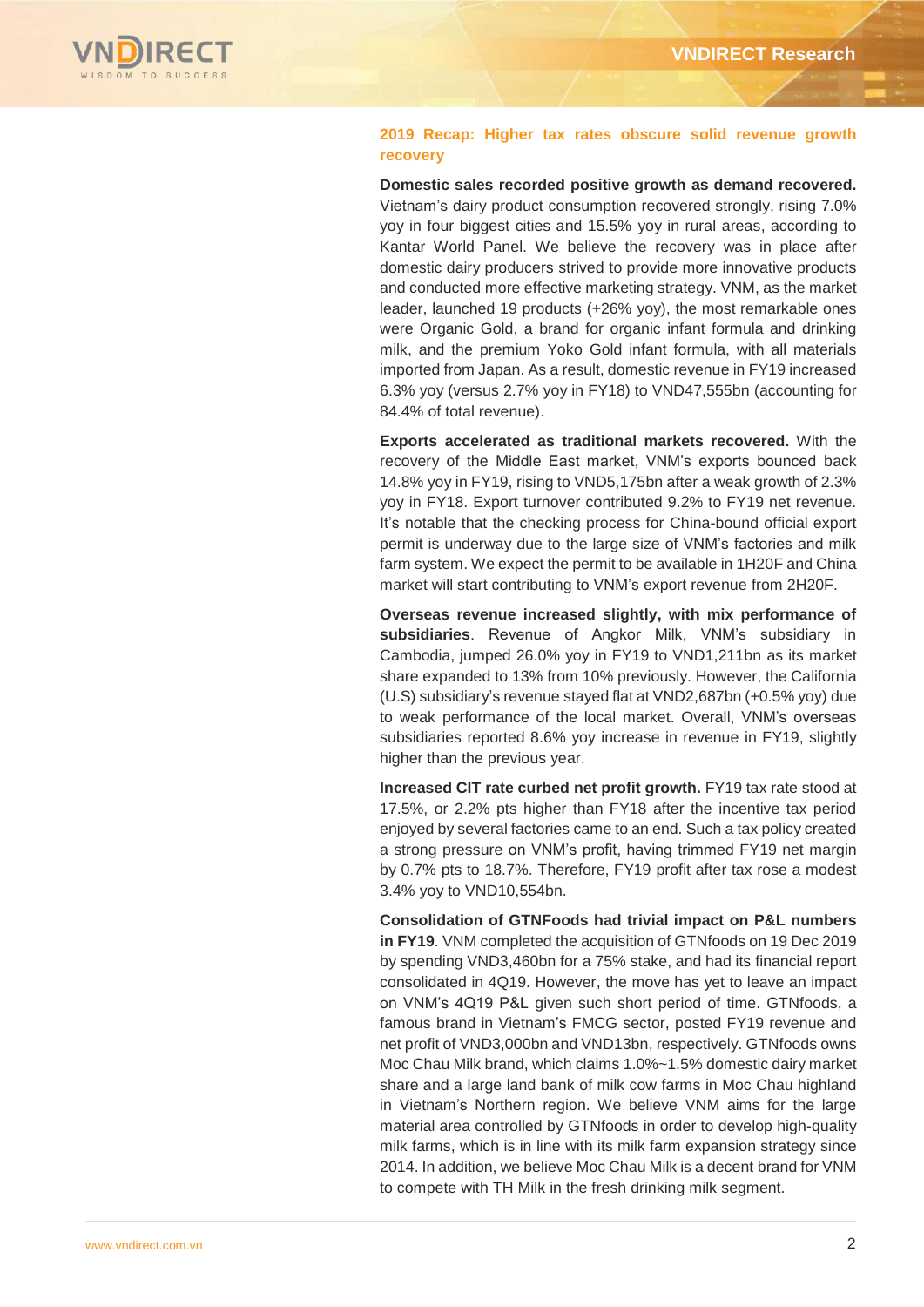#### **Figure 1: Result comparison**

|                                             |                |                |                        |                |                |                                            |                | % vs our              |                                                                                                                                                                                                                                                                                                                                                                                                                                                                                                                                                                                                                                                                                                                 |
|---------------------------------------------|----------------|----------------|------------------------|----------------|----------------|--------------------------------------------|----------------|-----------------------|-----------------------------------------------------------------------------------------------------------------------------------------------------------------------------------------------------------------------------------------------------------------------------------------------------------------------------------------------------------------------------------------------------------------------------------------------------------------------------------------------------------------------------------------------------------------------------------------------------------------------------------------------------------------------------------------------------------------|
| <b>VNDbn</b>                                | 4Q19           | 4Q18           | %yoy                   | <b>FY19</b>    | <b>FY18</b>    | %yoy                                       |                | FY19F                 | 2019F forecast Comment                                                                                                                                                                                                                                                                                                                                                                                                                                                                                                                                                                                                                                                                                          |
|                                             |                |                | chg                    |                |                | chg                                        |                |                       |                                                                                                                                                                                                                                                                                                                                                                                                                                                                                                                                                                                                                                                                                                                 |
| Revenue                                     | 14.239         | 13.004         | 9,5%                   | 56.318         | 52.562         | 7,1%                                       | 57.093         | 98,6%                 |                                                                                                                                                                                                                                                                                                                                                                                                                                                                                                                                                                                                                                                                                                                 |
| Domestics                                   | 11.735         | 10.850         | 8,2%                   | 47.555         | 44.747         | 6,3%                                       | 47.866         |                       | FY19 domestic ASP edged up 2% yoy and sales volume<br>rose 4.3% yoy thanks for higher domestic dairy demand,<br>99,3% especially in rural areas (+15% yoy, according to Kantar<br>World Panel). In FY19, total market share edged up by<br>$0.2%$ pts                                                                                                                                                                                                                                                                                                                                                                                                                                                           |
| Oversea subsidiaries                        | 932            | 912            | 2,2%                   | 3.588          | 3.305          | 8,6%                                       | 4.356          |                       | Angkor Milk (Cambodia subsidiary) w as the main<br>contributor to VNM overseas subsidiaries' grow th in<br>82,4% FY19 thanks to its larger market share. Meanw hile,<br>Driffwood Dairy revenue was flat in FY19 due to weak<br>demand in California.                                                                                                                                                                                                                                                                                                                                                                                                                                                           |
| Export                                      | 1.572          | 1.242          | 26,6%                  | 5.175          | 4.510          | 14,8%                                      | 4.871          | 106,3%                | Export turnover accelerated in FY19 thanks to the<br>recovery of Middle East market                                                                                                                                                                                                                                                                                                                                                                                                                                                                                                                                                                                                                             |
| Gross profit                                | 6.680          | 6.163          | 8,4%                   | 26.572         | 24.611         | 8,0%                                       | 26.748         | 99,3%                 |                                                                                                                                                                                                                                                                                                                                                                                                                                                                                                                                                                                                                                                                                                                 |
| <b>GPM</b>                                  | 46,9%          |                | 47,4% -0,5% pts        | 47,2%          |                | 46,8% 0,4% pts                             | 46,9%          |                       | FY19 GPM gained 0.4% pts as the raw material cost as<br>% of revenue eased 1.9% pts. Note that VNM's raw<br><b>0,3% pts</b> material cost in FY19 w as up only 2.3% yoy w hen global<br>w hole milk pow der price increased 4.5% yoy w hile other<br>materials' prices w ere uncganged in the period.                                                                                                                                                                                                                                                                                                                                                                                                           |
| Average global w hole milk<br>pow der price | 3.213          | 2.680          | 19,9%                  | 3.118          | 2.985          | 4,5%                                       | 3.050          | 102,2%                |                                                                                                                                                                                                                                                                                                                                                                                                                                                                                                                                                                                                                                                                                                                 |
| (USD/Tonne)<br>SG&A                         | 4.183          | 3.691          | 13,3%                  | 14.390         | 13.399         | 7,4%                                       | 14.736         | 97,6%                 |                                                                                                                                                                                                                                                                                                                                                                                                                                                                                                                                                                                                                                                                                                                 |
| SG&A as % of revenue                        | 29,4%          | 28,4%          | 1,0% pts               | 25,6%          | 25,5%          | $0,1%$ pts                                 | 25,8%          | $-0,3%$ pts           |                                                                                                                                                                                                                                                                                                                                                                                                                                                                                                                                                                                                                                                                                                                 |
| EBIT                                        | 2.497          | 2.471          | 1,1%                   | 12.182         | 11.212         | 8,7%                                       | 12.012         | 93,3%                 |                                                                                                                                                                                                                                                                                                                                                                                                                                                                                                                                                                                                                                                                                                                 |
| <b>EBIT</b> margin                          | 17,5%          | 19,0%          | $-1,5%$ pts            | 21,6%          | 21,3%          | $0,3%$ pts                                 | 21,0%          | 0,3% pts              |                                                                                                                                                                                                                                                                                                                                                                                                                                                                                                                                                                                                                                                                                                                 |
| Other profit                                | 152            | 209            | $-27,3%$               | 613            | 840            | $-27,0%$                                   | 763            | 80%                   |                                                                                                                                                                                                                                                                                                                                                                                                                                                                                                                                                                                                                                                                                                                 |
| as % revenue<br>Pre-tax profit              | 1,1%<br>2.649  | 1,6%<br>2.680  | $-0,5%$ pts<br>$-1,2%$ | 1,1%<br>12.796 | 1,6%<br>12.052 | $-0,5%$ pts<br>6,2%                        | 1,3%<br>12.775 | $-0,2%$ pts<br>100,2% |                                                                                                                                                                                                                                                                                                                                                                                                                                                                                                                                                                                                                                                                                                                 |
| EBT margin                                  | 18,6%          | 20,6%          | $-2,0\%$ pts           | 22,7%          | 22,9%          | $-0,2%$ pts                                | 22,4%          | $0,3%$ pts            |                                                                                                                                                                                                                                                                                                                                                                                                                                                                                                                                                                                                                                                                                                                 |
| Tax                                         | 473            | 396            | 19,4%                  | 2.241          | 1.846          | 21,4%                                      | 2.084          | 107,5%                |                                                                                                                                                                                                                                                                                                                                                                                                                                                                                                                                                                                                                                                                                                                 |
| Tax rate                                    | 17,8%          | 14,8%          | 3,1% pts               | 17,5%          | 15,3%          | 2,2% pts                                   | 16,3%          | 1,2% pts              | VNM's CIT rate increased 2.2% pts yoy in FY19, after the<br>tax incentive period enjoyed by some factories w as over.                                                                                                                                                                                                                                                                                                                                                                                                                                                                                                                                                                                           |
| <b>NPAT</b>                                 | 2.151          | 2.269          | $-5,2%$                | 10.554         | 10.206         | 3,4%                                       | 10.690         | 98,7%                 |                                                                                                                                                                                                                                                                                                                                                                                                                                                                                                                                                                                                                                                                                                                 |
| Net margin<br>FD EPS (VND)                  | 15,1%<br>1.235 | 17,4%<br>1.303 | -2,3% pts<br>-5,2%     | 18,7%<br>5.485 | 19,4%<br>5.295 | $-0,7%$ pts<br>3,6%                        | 18,7%<br>5.415 | 0,0% pts<br>98,7%     |                                                                                                                                                                                                                                                                                                                                                                                                                                                                                                                                                                                                                                                                                                                 |
|                                             |                |                |                        |                |                | driver for VNM's total net revenue growth. |                |                       | Source: VNDIREC<br>Net profit to post 13.4% CAGR in FY20-21F<br>Domestic revenue growth to accelerate in FY20-21F. We expect<br>Vietnam's dairy consumption to maintain an average steady growth of<br>8.0% yoy in FY20-21F thanks to solid demand in rural areas. Revenue<br>from the original Vinamilk brand is expected to ride the market trend,<br>growing 8.5% yoy and 9.0% yoy, respectively, in FY20F and FY21F to<br>reach VND59,806bn in FY21F. Besides, the consolidation of GTN will<br>add a revenue of VND3,138bn in FY20F and VND3,565bn in FY21F.<br>Therefore, overall domestic sales are expected to accelerate to 15.2%<br>yoy in FY20F, and a further 9.2% yoy in FY21F, making it the main |
|                                             |                |                |                        |                |                |                                            |                |                       | Exports to jump in FY20-21F. We expect VNM's exports to post a<br>CAGR of 19.0% over the next two years as the Middle East market<br>continues its recovery, while an official export licence to China will be<br>available in 1H20F. Note that VNM received official export permit to<br>China for condensed milk on 19 Feb 2020.<br>FY20F revenue and net profit forecast revised up by 3.8% and<br>2.9%, respectively, following GTNFoods consolidation. We expect<br>GTNFoods to add roughly VND3,183bn and VND3,565bn to VNM's                                                                                                                                                                             |
|                                             |                |                |                        |                |                |                                            |                |                       | net revenue in FY20D and FY21D. GTNfood's consolidation will                                                                                                                                                                                                                                                                                                                                                                                                                                                                                                                                                                                                                                                    |

Source: VNDIRECT

#### **Net profit to post 13.4% CAGR in FY20-21F**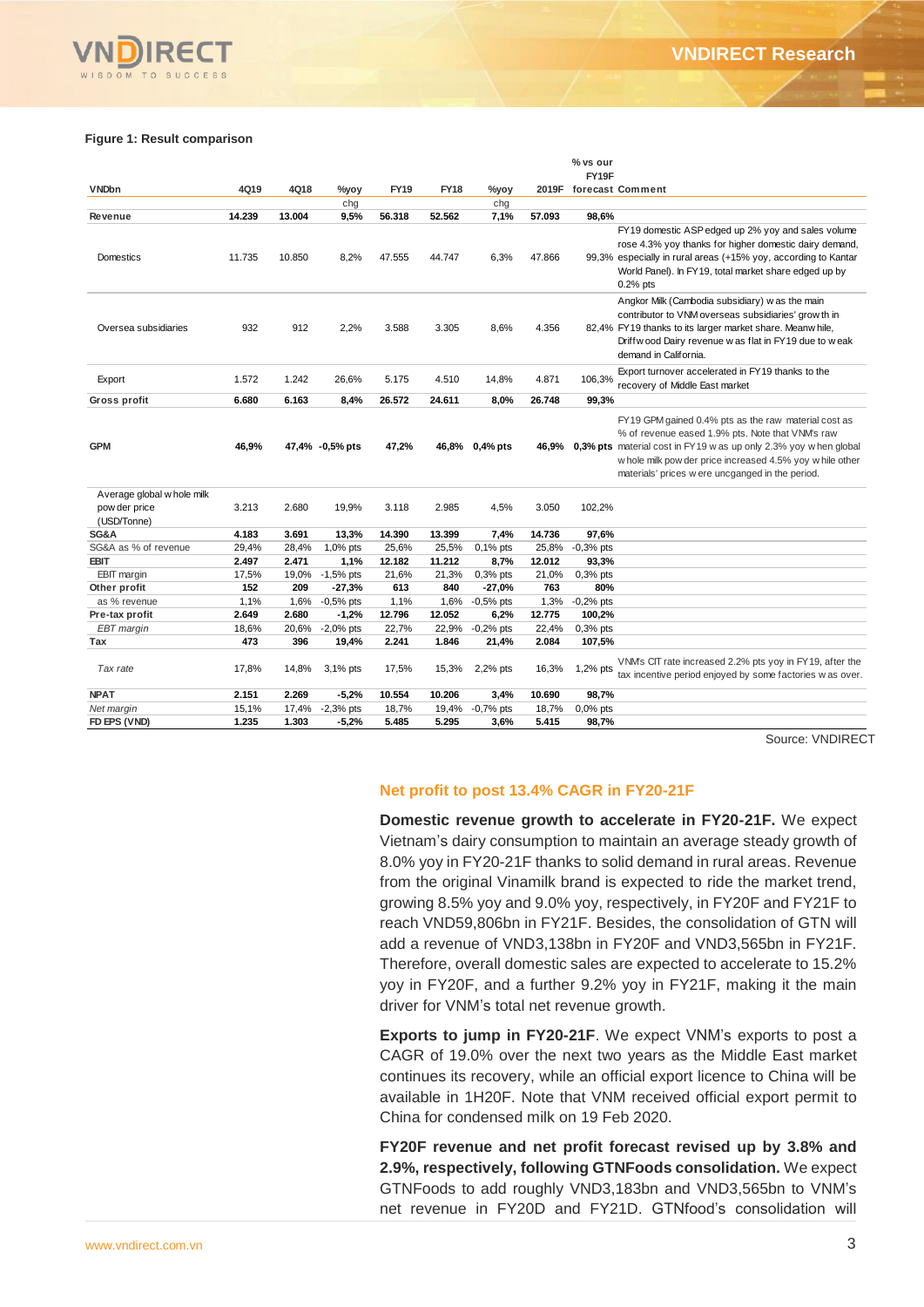

reduce gross margin (GM) slightly in FY20F before improving from FY21F. GTN's GM stood at 15.8% in FY19, far below VNM's rate of 47.2% in the same period. As a result, we expect the consolidation will trim VNM's overall GM slightly to 46.6% in FY20F. However, we expect the company's overall GM to return to the level before the consolidation as the cost restructuring process of GTNfoods is expected to be complete from FY21F.

#### **Figure 2: Our forecasts of VNM's FY2019-21F business results**

| <b>VNDbn</b>         | 2019   | 2020   | 2021   | 2022    |
|----------------------|--------|--------|--------|---------|
| Net revenue          | 56,318 | 64,955 | 71,492 | 78,693  |
| $%$ yoy              | 7.1%   | 15.3%  | 10.1%  | 9.2%    |
| Domestic             | 6.3%   | 15.2%  | 9.2%   | 9.2%    |
| Export               | 14.8%  | 20.0%  | 18.0%  | 18.0%   |
| Oversea subsidiaries | 8.6%   | 10.5%  | 9.9%   | $9.0\%$ |
| Gross profit         | 26,572 | 30,352 | 33,682 | 37,360  |
| Gross margin         | 47.2%  | 46.7%  | 47.1%  | 47.5%   |
| SG&A                 | 14,390 | 16,328 | 17,966 | 19,770  |
| SG&A as % revenue    | 25.6%  | 25.1%  | 25.1%  | 25.1%   |
| EBIT                 | 12,182 | 14,024 | 15,716 | 17,590  |
| <b>EBIT</b> margin   | 21.6%  | 21.6%  | 22.0%  | 22.4%   |
| $\%$ yoy             | 8.7%   | 15.1%  | 12.1%  | 11.9%   |
| Net profit           | 10,581 | 12,116 | 13,599 | 15,290  |
| Net margin           | 18.8%  | 18.7%  | 19.0%  | 19.4%   |
| $\%$ yoy             | 3.5%   | 14.5%  | 12.2%  | 12.4%   |
| <b>EPS</b> dilutted  | 5,485  | 6,261  | 7,027  | 7,901   |
| EPS growth           | 3.6%   | 14.2%  | 12.2%  | 12.3%   |

Source: VNDIRECT RESEARCH

#### **Valuation**

**Reiterate ADD with TP of VND155,600**. Our 12-month TP is based on an equal weighting of DCF approach (WACC 9.2%, Cost of equity 14.1%, Long-term growth 3.5%) and 24.6x FY20F P/E. VNM is trading at TTM P/E of 19.5x, 20.9% lower than regional peer average and 19.7% below its two-year historical average P/E. Given its TTM ROE of 35.5% vs. the 12.9% regional average, we believe current valuation is compelling for a high-quality stock like VNM.

**Re-rating catalysts include** 1) stronger-than-expected rise of domestic dairy consumption, and 2) higher-than-expected demand in the Middle East and China. Downside risks include 1) a weaker-thanexpected growth of domestic dairy demand, and 2) a higher-thanexpected rise of material milk price.

#### **Figure 3: Discounted Cash Flows - Future Cash Flows to Firm (FCFF)**

| Present value of Future Cash Flows to Firm (VNDbn) | 106,173                   |
|----------------------------------------------------|---------------------------|
| Present value of Terminal value (VNDbn)            | 155,791                   |
| Enterprise Value (VNDbn)                           | 261,964                   |
| Less: Net Debt Plus: Cash + ST investment (VNDbn)  | 9,626                     |
| Equity Value (VNDbn)                               | 271,590                   |
| No. of Outstanding Share (m)                       | 1.742                     |
| <b>Equity Value Per Share (VND)</b>                | 155,869                   |
|                                                    |                           |
| <b>WACC</b>                                        | 9.2%                      |
| Cost of Equity                                     | 4.1%                      |
| Long-term growth                                   | 3.5%                      |
|                                                    | Source: VNDIRECT RESEARCH |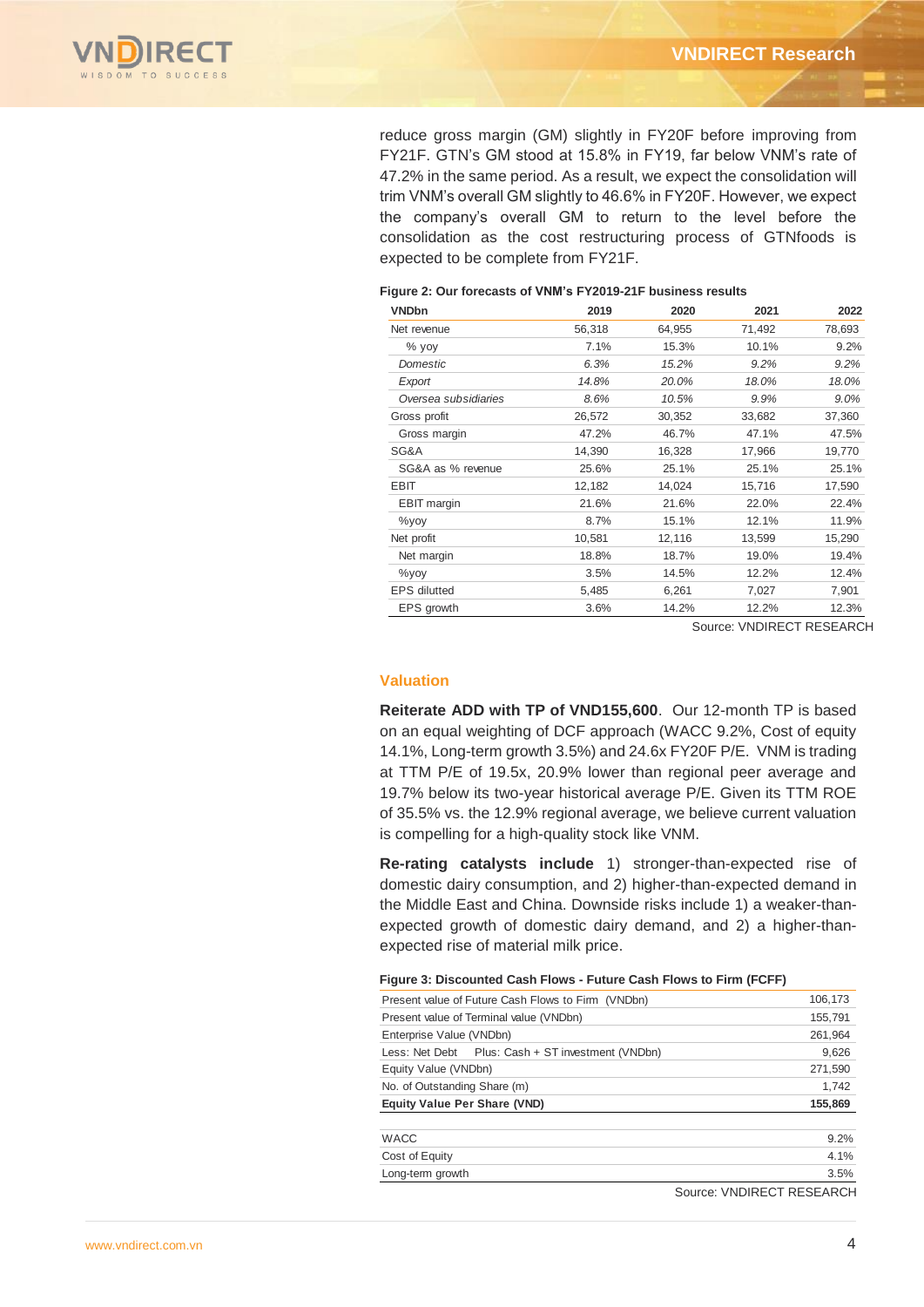

#### **Figure 4: Valuation: Multiples (P/E)**

| 2020F NPAT attribute to common share holder (VNDbn) | 10.905  |
|-----------------------------------------------------|---------|
| 2020F No. of outstanding share (m)                  | 1.742   |
| 2020F EPS (VND)                                     | 6.261   |
| Milk producers' average P/E (x)                     | 24.6    |
| Implied price 2020                                  | 153,327 |
|                                                     |         |

Source: VNDIRECT RESEARCH

#### **Figure 5: Valuation summary**

| Methodology         | Price   | Weight | <b>Weighted price</b> |
|---------------------|---------|--------|-----------------------|
| <b>FCFF</b>         | 155.869 | 50%    | 77,935                |
| P/E                 | 153.987 | 50%    | 76,993                |
| Average price       |         |        | 154.928               |
| <b>Target price</b> |         |        | 155,600               |
|                     |         |        | $\sim$<br>.           |

Source: VNDIRECT

#### **Figure 6: Discounted Cash Flow model**

|            |                             | 2020    | 2021    | 2022     | 2023     | 2024    | 2025     | 2026           | 2027                                      | 2028     | 2029    |
|------------|-----------------------------|---------|---------|----------|----------|---------|----------|----------------|-------------------------------------------|----------|---------|
|            |                             |         | 2       | 3        | 4        | 5       | 6        | $\overline{7}$ | 8                                         | 9        | 10      |
| EBIT       |                             | 14,024  | 15,716  | 17,590   | 20,370   | 21,609  | 22,917   | 24,297         | 25,753                                    | 27,288   | 28,906  |
| Add:       | Depreciation                | 2,887   | 3,170   | 3,476    | 3,813    | 4,175   | 4,561    | 4,972          | 5,410                                     | 5,878    | 6,376   |
| Less:      | Capital expenditure         | (2,980) | (2,982) | (3,282)  | (3,590)  | (3,841) | (4, 110) | (4,398)        | (4,706)                                   | (5,035)  | (5,388) |
|            | Changes in Working Capital  | (35)    | (9)     | (82)     | 729      | (94)    | 195      | (118)          | 664                                       | (94)     | (113)   |
|            | Free Cash Flow (FCF)        | 13,896  | 15,895  | 17,703   | 21,322   | 21,849  | 23,562   | 24,752         | 27,121                                    | 28,037   | 29,781  |
| Less:      | <b>Taxes Paid</b>           | (2,654) | (2,958) | (3, 322) | (3, 849) | (4,097) | (4, 321) | (4, 582)       | (4, 859)                                  | (5, 153) | (5,461) |
|            | Free Cash Flows to Firm     | 11,242  | 12,937  | 14,380   | 17,473   | 17,751  | 19,241   | 20,170         | 22,262                                    | 22,883   | 24,320  |
|            | <b>Terminal Value</b>       |         |         |          |          |         |          |                |                                           |          | 279,795 |
| PV of FCFF |                             | 10,297  | 10,853  | 11,049   | 12,297   | 11,442  | 11,360   | 10,907         | 11,026                                    | 10,381   | 10,105  |
|            | <b>PV</b> of Terminal Value |         |         |          |          |         |          |                |                                           |          | 116,254 |
|            |                             |         |         |          |          |         |          |                | $C_{2}, \ldots, C_{k}$ (AIDIDECT DECEADOL |          |         |

Source: VNDIRECT RESEARCH

#### **Figure 7: Peer comparison (Data as of 17th Feb 2020)**

|                                         |                  |             | <b>Target</b>  |                       | EPS growth (%) |         |       | P/E(x) |       | P/B(x) |       | <b>ROE (%)</b> |       | <b>ROA (%)</b> |        |
|-----------------------------------------|------------------|-------------|----------------|-----------------------|----------------|---------|-------|--------|-------|--------|-------|----------------|-------|----------------|--------|
| Dairy producer                          | <b>Bloomberg</b> | code Recom. | price<br>(VND) | Market cap<br>(US\$m) | FY19F          | FY20F   | FY19F | FY20F  | FY19F | FY20F  | FY19F | FY20F          | FY19F | FY20F          | D/E(x) |
| Inner Mongolia Yili                     | 600887 CH        | NR.         | N/a            | 25.935                | 19.2%          | 8.5%    | 25.7  | 23.7   | 7.2   | 5.4    | 27.7% | 23.2%          | 14.3% | 13.3%          | 0,2    |
| China Mengniu Dairy                     | 2319 HK          | <b>NR</b>   | N/a            | 15.074                | 32.8%          | $-4,3%$ | 29,4  | 23,3   | 3.9   | 3.3    | 14,2% | 14,6%          | 5,2%  | 6.3%           | 0,4    |
| Meiji Holdings                          | 2269 JP          | <b>NR</b>   | N/a            | 9.860                 | $-12.7%$       | 8.6%    | 19.6  | 15.7   | 1.9   | 1.8    | 9.7%  | 12,2%          | 5,9%  | 6.5%           | 0,2    |
| Yakult Honsha Co                        | 2267 JP          | <b>NR</b>   | N/a            | 8.368                 | 15.9%          | 7.7%    | 23.7  | 23.1   | 2,3   | 2.2    | 9.9%  | 10.1%          | 5.7%  | 6.8%           | 0,3    |
| <b>Bright Dairy</b>                     | 600597 CH        | <b>NR</b>   | N/a            | 1.971                 | 20,0%          | 12,0%   | 35,4  | 26,5   | 2,5   | 2.3    | 7,2%  | 9,1%           | 2,2%  | 3,9%           | 0,7    |
| Morinaga Milk<br><b>Industries</b>      | 2264 JP          | <b>NR</b>   | N/a            | 1.931                 | 18.9%          | 41.9%   | 13,8  | 10,5   | 1,2   | 1.1    | 8.8%  | 11.2%          | 3.4%  | 5,3%           | 0,6    |
| Average                                 |                  |             |                | 10.523                | 15,7%          | 12,4%   | 24,6  | 20,5   | 3,2   | 2.7    | 12.9% | 13,4%          | 6,1%  | 7,0%           | 0,4    |
| <b>Median</b>                           |                  |             |                | 9.114                 | 19.1%          | 8.5%    | 24.7  | 23.2   | 2.4   | 2.3    | 9.8%  | 11.7%          | 5.5%  | 6.4%           | 0,4    |
| <b>Vietnam Dairy</b><br><b>Products</b> | <b>VNM VN</b>    | <b>ADD</b>  | 155.600        | 7.985                 | 3,6%           | 14.2%   | 19,5  | 24.8   | 6.8   | 8.7    | 35.5% | 38.9%          | 25.8% | 24.7%          | 0,2    |

Source: VNDIRECT RESEARCH, Bloomberg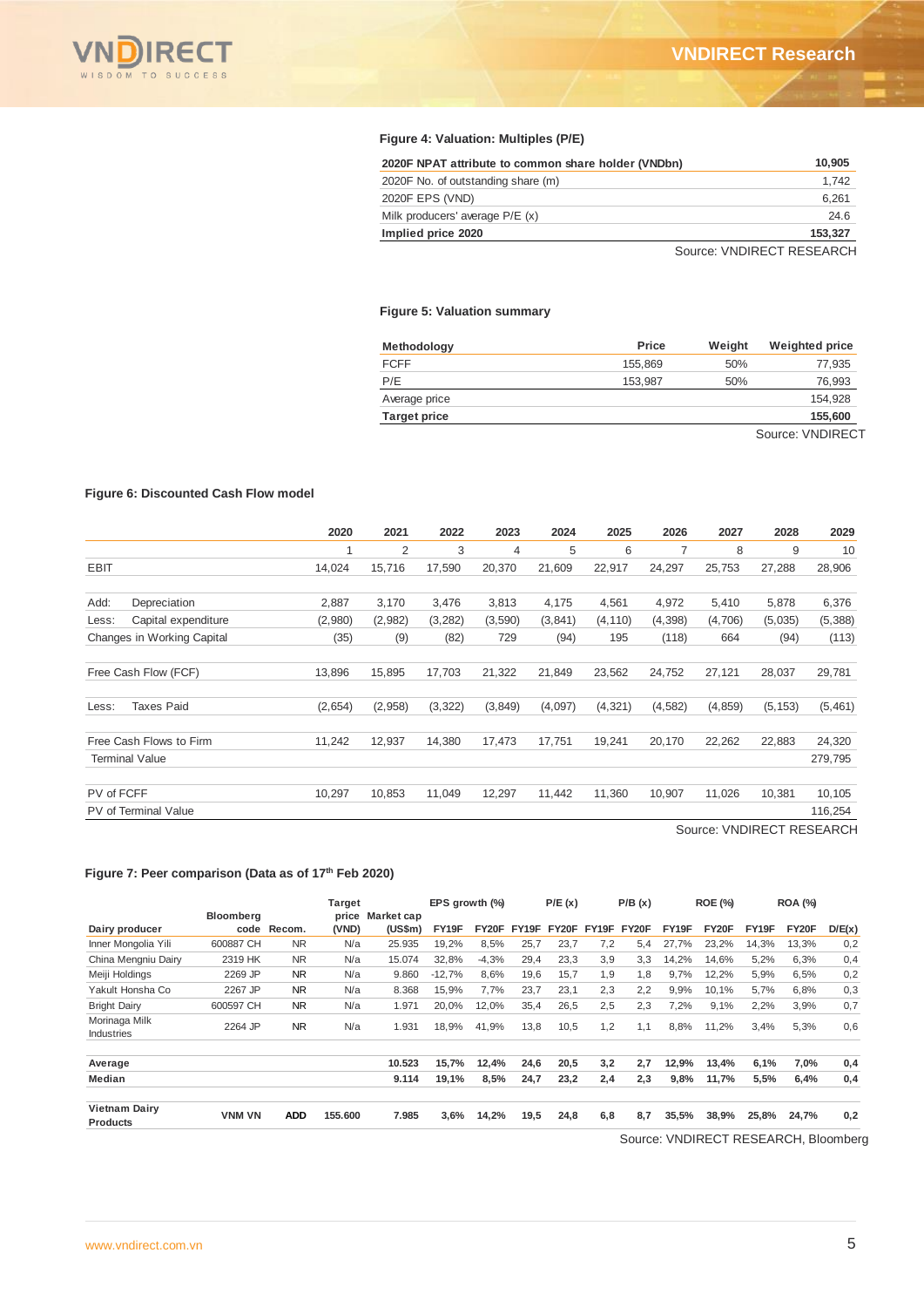# WISDOM TO SUCCESS

#### **Valuation**



#### **Income statement**

| (VNDbn)                               | 12-19A         | 12-20E         | 12-21E         |
|---------------------------------------|----------------|----------------|----------------|
| Net revenue                           | 56,318         | 64,955         | 71,492         |
| Cost of sales                         | (29, 746)      | (34, 603)      | (37, 810)      |
| Gen & admin expenses                  | (1, 396)       | (1,709)        | (1,883)        |
| Selling expenses                      | (12, 993)      | (14, 619)      | (16,083)       |
| <b>Operating profit</b>               | 12,182         | 14,024         | 15,716         |
| <b>Operating EBITDA</b>               | 10,234         | 11,137         | 12,547         |
| Depreciation and amortisation         | 1,948          | 2,887          | 3,170          |
| <b>Operating EBIT</b>                 | 12,182         | 14,024         | 15,716         |
| Interest income                       | 807            | 928            | 855            |
| Financial expense                     | (187)          | (232)          | (162)          |
| Net other income                      | (1)            | (2)            | (2)            |
| Income from associates & JVs          | (6)            | 25             | 27             |
| Pre-tax profit                        | 12,796         | 14,744         | 16,434         |
| Tax expense                           | (2, 241)       | (2,654)        | (2,958)        |
| Minority interest<br>Net profit       | (27)<br>10,527 | (26)<br>12,064 | (29)<br>13,448 |
| Adj. net profit to ordinary           | 10,527         | 12,064         | 13,448         |
| Ordinary dividends                    | (7, 838)       | (7, 838)       | (7,838)        |
| <b>Retained earnings</b>              | 2,690          | 4,227          | 5,610          |
|                                       |                |                |                |
| <b>Balance sheet</b>                  |                |                |                |
| (VNDbn)                               | 12-19A         | 12-20E         | 12-21E         |
| Cash and equivalents                  | 2,665          | 5,996          | 9,896          |
| Short term investments                | 12,436         | 8,769          | 10,009         |
| Accounts receivables                  | 4.442          | 5,711          | 6,286          |
| Inventories                           | 4,983          | 6,616          | 7,175          |
| Other current assets                  | 134            | 245            | 269            |
| <b>Total current assets</b>           | 24,660         | 27,337         | 33,634         |
| <b>Fixed assets</b>                   | 15,837         | 14,715         | 14,435         |
| <b>Total investments</b>              | 1,100          | 897            | 1,196          |
| Other long-term assets                | 3,133          | 3,177          | 3,028          |
| <b>Total assets</b>                   | 44,731         | 46,127         | 52,293         |
| Short-term debt                       | 5,351          | 1,372          | 1,504          |
|                                       | 3,648          | 4,208          | 4,631          |
| Accounts payable                      |                |                |                |
| Other current liabilities             | 5,443          | 7,751          | 8,452          |
| <b>Total current liabilities</b>      | 14,443         | 13,331         | 14,588         |
| Total long-term debt                  | 123            | 91             | 29             |
| Other liabilities                     | 434            | 1,484          | 846            |
| Share capital                         | 17,417         | 17,417         | 17,417         |
| Retained earnings reserve             | 7,875          | 10,896         | 15,161         |
| <b>Shareholders' equity</b>           | 29,240         | 30,730         | 36,340         |
| Minority interest                     | 491            | 490            | 490            |
| <b>Total liabilities &amp; equity</b> | 44.731         | 46,127         | 52,293         |



#### **Cash flow statement**

| (VNDbn)                                     | 12-19A   | 12-20E      | 12-21E    |
|---------------------------------------------|----------|-------------|-----------|
| Pretax profit                               | 12,796   | 14,838      | 16,677    |
| Depreciation & amortisation                 | 2,016    | 3,182       | 3,629     |
| Tax paid                                    | (2,034)  | (2,671)     | (3,002)   |
| Other adjustments                           | (556)    | (757)       | (879)     |
| Change in working capital                   | (808)    | (15)        | 23        |
| Cash flow from operations                   | 11,414   | 14,578      | 16,448    |
| Capex                                       | (2, 158) | (4,280)     | (4,054)   |
| Proceeds from assets sales                  | 114      | 59          | 74        |
| <b>Others</b>                               | (5, 370) | (352)       | (1,606)   |
| Other non-current assets changes            | 666      | (268)       | (98)      |
| Cash flow from investing activities         | (6,748)  | (4, 841)    | (5,684)   |
| New share issuance                          | 128      | $\mathbf 0$ | 0         |
| Shares buyback                              | (1)      | 1           | $\Omega$  |
| Net borrowings                              | 4,194    | (1, 424)    | (2,518)   |
| Other financing cash flow                   | (8)      | $\Omega$    | 0         |
| Dividends paid                              | (7, 836) | (7, 838)    | (7, 838)  |
| Cash flow from financing activities         | (3, 524) | (9,260)     | (10, 355) |
| Cash and equivalents at beginning of period | 1,523    | 2,665       | 3,142     |
| Total cash generated                        | 1,143    | 477         | 409       |
| Cash and equivalents at the end of period   | 2,665    | 3,142       | 3,551     |
| <b>Key ratios</b>                           | 12-19A   | 12-20E      | 12-21E    |
| <b>Dupont</b>                               |          |             |           |
| Net profit margin                           | 18.7%    | 18.6%       | 18.8%     |
| Asset turnover                              | 1.37     | 1.43        | 1.45      |
| <b>ROAA</b>                                 | 25.6%    | 26.6%       | 27.3%     |
| Avg assets/avg equity                       | 1.49     | 1.52        | 1.47      |
| <b>ROAE</b>                                 | 38.3%    | 40.2%       | 40.1%     |
| Efficiency                                  |          |             |           |
| Days account receivable                     | 22.5     | 23.5        | 23.5      |
| Days inventory                              | 61.1     | 70.0        | 69.3      |
| Days creditor                               | 44.8     | 44.5        | 44.7      |
| Fixed asset turnover                        | 3.75     | 4.25        | 4.91      |
| <b>ROIC</b>                                 | 29.9%    | 36.9%       | 35.1%     |
| Liquidity                                   |          |             |           |
| Current ratio                               | 1.7      | 2.1         | 2.3       |
| Quick ratio                                 | 1.4      | 1.6         | 1.8       |
| Cash ratio                                  | 1.0      | 1.1         | 1.4       |
| Cash cycle                                  | 38.9     | 49.0        | 48.0      |
| Growth rate (yoy)                           |          |             |           |
| Revenue growth                              | 7.1%     | 15.3%       | 10.1%     |
| Operating profit growth                     | 8.7%     | 15.1%       | 12.1%     |
| Net profit growth                           | 3.4%     | 14.6%       | 11.5%     |
| FD EPS growth                               | 3.4%     | 14.6%       | 11.5%     |

*Source: VND RESEARCH*